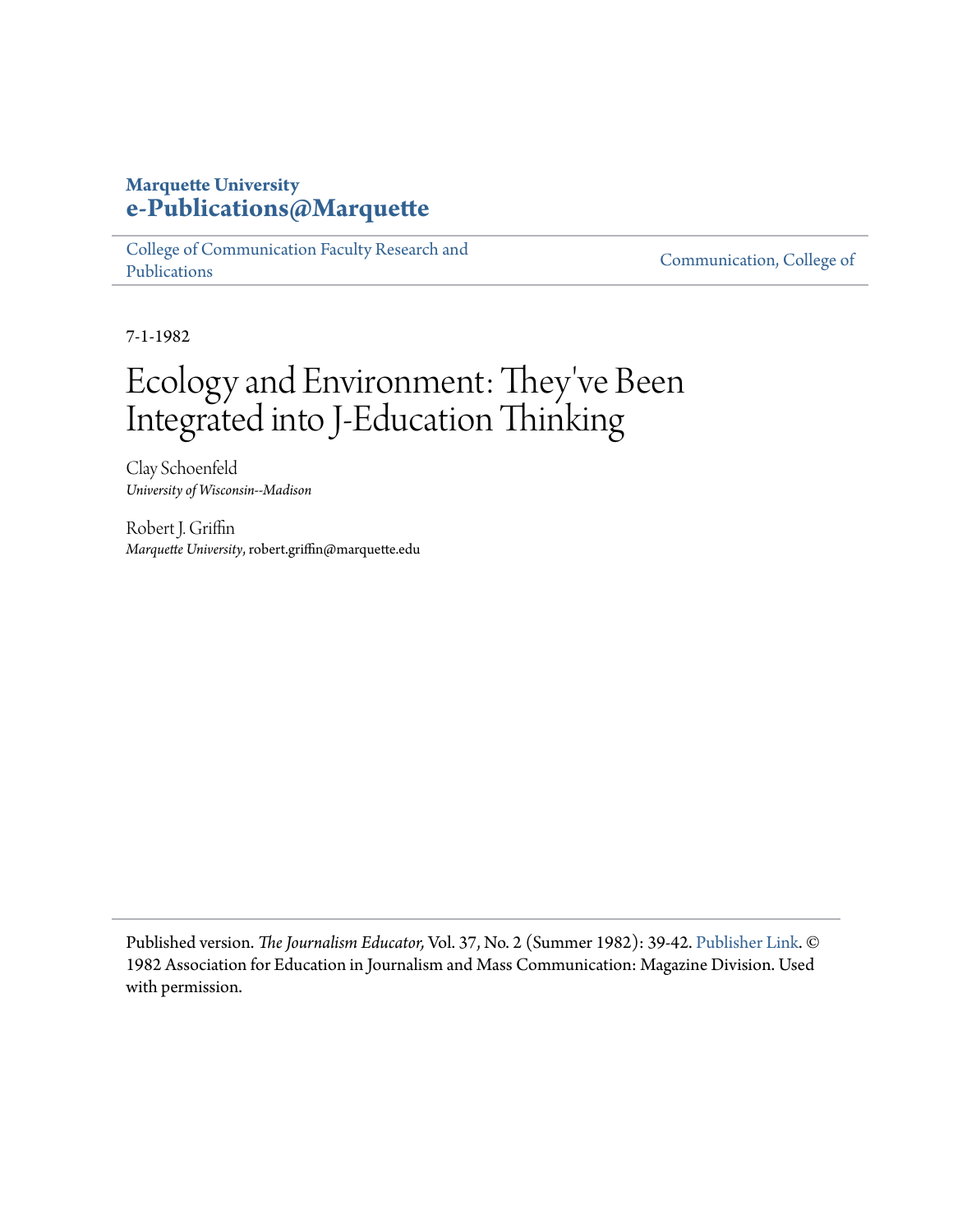#### **171 schools and departments respond to comprehensive survey**

## **Ecology and the environment... They've been integrated into J-education thinking**

### **By Clay Schoenfeld and Robert J. Griffin**

*Environmental concerns have measurably affected curricula, internships, public service programs and professional liaisons in journalism education.*

 $\Gamma$  o what extent is the 1970-80 environmental era, with its definition of "the ecology" as a matter of public affairs, reflected and integrated in the programs of schools and departments of journalism and mass communication?

Will tight budgets and the prospect of declining enrollments constrain the development or inclusion of specialized subject matter such as "environment?"

This article reports on the findings of a national survey designed to try to answer those two questions. The net result: The presence of environmental content in journalism programs across the country today IS measurable. Furthermore, journalism educators see this content either holding its own in the future or expanding. Moreover, there is evidence that dedicated faculty have been instrumental in ushering the impact of the environmental era on journalism programs; the size of departmental enrollments, which might otherwise be expected to affect such specialization, bears no relationship.

### **Survey was broad**

We developed a questionnaire to measure various aspects of the inclusion of environmentally-related materials and activities in curriculum, internship and placement programs, public service, faculty interests, and institutional liaisons in journalism and mass communications programs at colleges and universities in the United States.'

On curriculum, respondents were asked whether environmental courses had been added to required or optional breadth courses outside of journalism, and whether a separate undergraduate course in environmental reporting had been added to the curriculum. We also employed a four-

*Clav Schoenfeld is chairman of the Center for Environmenlal Communications and Education Studies at the University of tVisconsin— Madison. Robert J. Griffin teaches at the College of Journalism at Marquette University.*

*For a discussion of the growth of environmental journalism as a "new profession," see: Clay Schoenfeld and John E. Ross. "Environmental communication programs 'come of age,' "* **Journalism Educator.** *Vol. 33. No. 2. July 1978. pp. 3-6, 61-64.*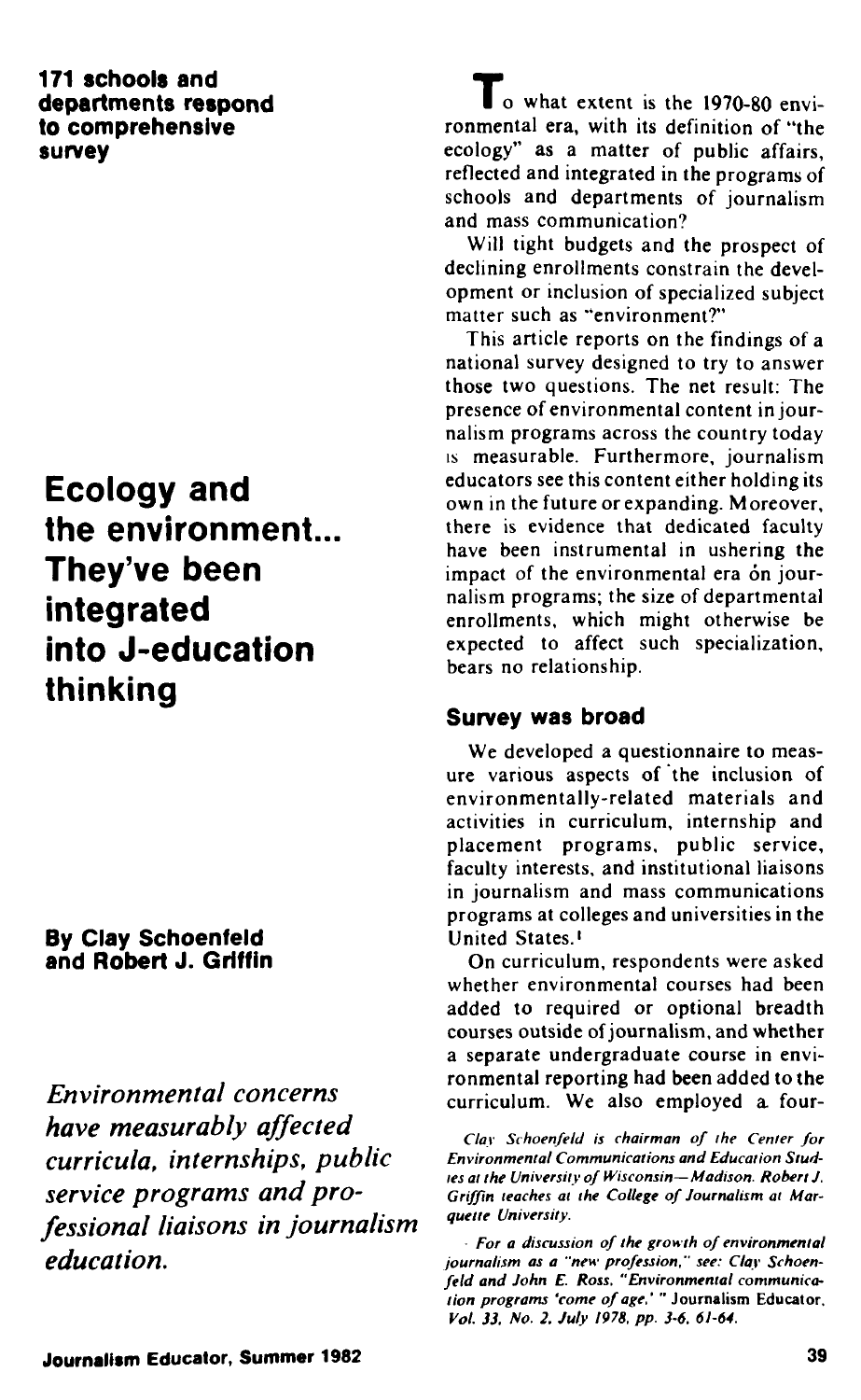point scale to assess the extent to which, in each respondent's estimation, the matter *of* the environmental era is regularly reflected in each of nine kinds of courses ranging from newswriting to public relations to press and society.

Programs offering graduate degrees were also asked whether a special master's sequence in environmental communication had been developed.

Respondents also indicated whether any internships are regularly arranged with environmental agencies or organizations, how many of their 1975-80 students are

### **43% of J-schools say the environment is reflected 'frequently' in their regular academic programming.**

employed at least in part on media environmental beats, and how many with environmental agencies or organizations. The respondents also noted whether environmental communication workshops had been arranged for working press or resource agency personnel.

The questionnaire also asked how many faculty are particularly interested in environmental communications research, how many are interested in teaching about environmental issues, and whether the department has developed formal or informal liaisons with any environmentally-related programs on campus.

Respondents also were asked openendedly what they thought the future held regarding the relationship between their schools and the matter of the environmental era.

The questionnaire was sent in fall *of* 1980 to 256 undergraduate departments of journalism and mass communication in the United States, with the request that the instrument be completed by the head of the department or unit. After a follow-up mailing was sent to non-respondents, 171 usable replies were received, a response rate of 67 percent.

Initial analysis demonstrated the need for additional information about enrollments and the frequency the various kinds

of journalism-related courses were offered. We designed a scale to help interpret the data previously gathered about the extent of inclusion of environmental content in journalism-related courses. Hence another questionnaire was sent in spring of 1981 to the same 256 schools, with again a response rate of 67 percent.

Comparison of results from the first survey with population parameters derived from the second survey and other sources indicates that respondents in the first survey are reasonably representative of the population in regard to distribution in the various regions of the country, although perhaps slightly weighted toward larger departments.

Unless otherwise noted, the conservative 95 percent confidence interval for proportions is plus or minus 8 percent. Only statistically significant results are reported from the various hierarchical multiple regression analyses.

#### **Findings are significant**

Following are some of the significant findings, organized by curriculum, placement and service, faculty and departments' perceptions of future relationships between journalism education and the environmental era:

Curriculum—Asked whether "the matter *of* the environmental era (is) now reflected *regularly* in your regular course array," 43 percent of the respondents said "frequently" in reference to at least one course, 44 percent said "sometimes," and 11 percent said only "rarely" or "never." (The remainder gave no answer.) The results may be traceable to what has been called "the subtle influence of environmentalism on the warp and woof of traditional courses."

A separate course in environmental reporting has been added to the curriculum of 10 percent of the programs, and about one-fourth of the programs have offered such a course at one time or another. Otherwise, environmental content in journalism programs surfaces significantly more frequently in public affairs reporting courses than in the other courses often

#### **Journalism Educator, Summer 1982**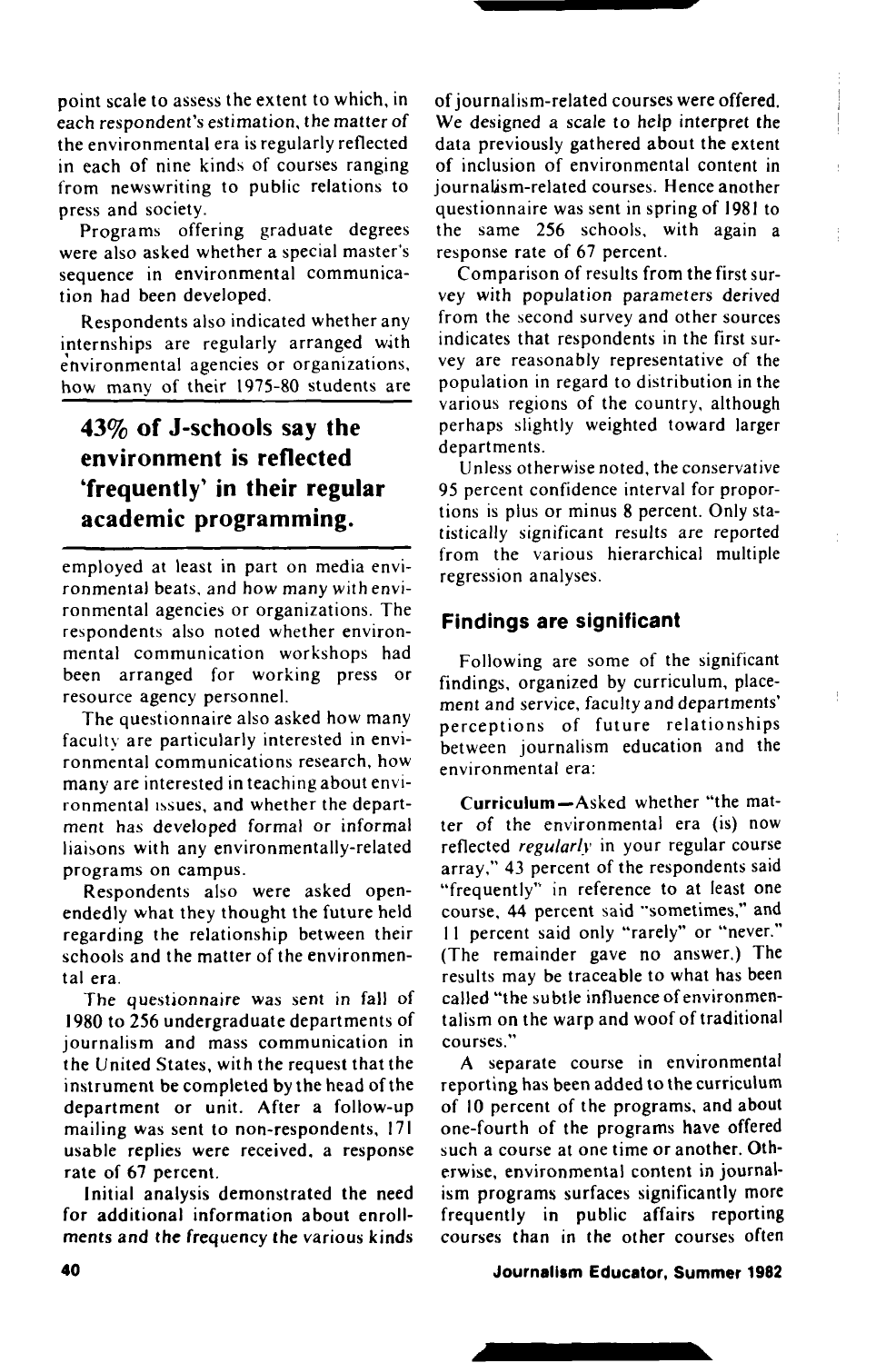offered in journalism curricula, based on the ratings given by respondents. It seems reasonable to suggest that one impact of the environmental era on journalism departments has been to define environmental issues as matters of public debate and policy as well as to make apparent the relationship between environmental issues and other public affairs such as inflation, energy, unemployment, and the issues of the cities. Thus would follow the inclusion of environmental matters in public affairs reporting courses rather than the setting up of separate environmental reporting courses.

Environmentally-related breadth courses are required or, primarily, optional in 28 percent of the programs, with about 68 percent of those programs requiring or recommending traditional, natural science-oriented environmental courses, and 45 percent including those with social science orientation, perhaps reflecting the social overtones of environmental problems made salient by the environmental era.

Interestingly, multiple regression indicates that the size of the department, based on student enrollment, bears no significant relationship to the integration of environmental material into journalism curricula, given what might be considered its specialized nature. Instead, faculty interested in teaching about environment seem to play a key role in (1) the frequency that environmental reporting courses are offered in their departments, and (2) the inclusion of required or recommended breadth courses with environmental substance. For example, it seems no accident that the two universities which pioneered specialized programs in environmental communication were universities that happened to have former newspaper outdoor writers on their faculties in 1967-68. There certainly was no pressure from the press at that time. *The New York Times* was not to designate the nation's first environmental specialist until late 1969.

Graduate-level environmental communications training also contributes to departmental favoring of environmental studies courses.

**Placement and Service—**Journalism **Journalism Educator, Summer 1982**

internships are arranged by 94 percent of the programs. More than one-third (37%) of them arrange at least one regularly with an environmental agency or organization. Multiple regression analyses indicate that faculty interested in environmental teaching again seem instrumental in developing or maintaining these internships, which in turn may be leading to placement of graduates in environmental agencies. Graduatelevel environmental communication programs also seem to influence the placement of graduates into environmental media beats, as does the presence of Ph.D. programs and an atmosphere of environmental communication liaison, although programs more strongly oriented toward environmental communications research may be less likely to place students in these reportorial positions.

Thirteen percent of the responding departments have arranged environmental communication workshops for the working press or for resource management agency personnel. Multiple regressions indicate that such workshops have occurred more frequently among schools

### **Faculty interested in teaching about the environment are present on 29% of J-school staffs.**

with master's degree programs, schools with graduate-level environmental communications programs, schools with environmentally-related interactions with faculty from other departments, and more commonly among smaller schools. Teacher interested in environment once again seem to play a key role in the sponsorship of these workshops.

**Faculty** — Faculty particularly interested in teaching about environmental matters are present on 29 percent of the staffs, and those interested in environmental communications research inhabit 17 percent. (Some faculty, of course, can be interested in both.) Based on multiple regressions, the size of the department does not bear a significant relationship to the presence of these specialists, nor do mas